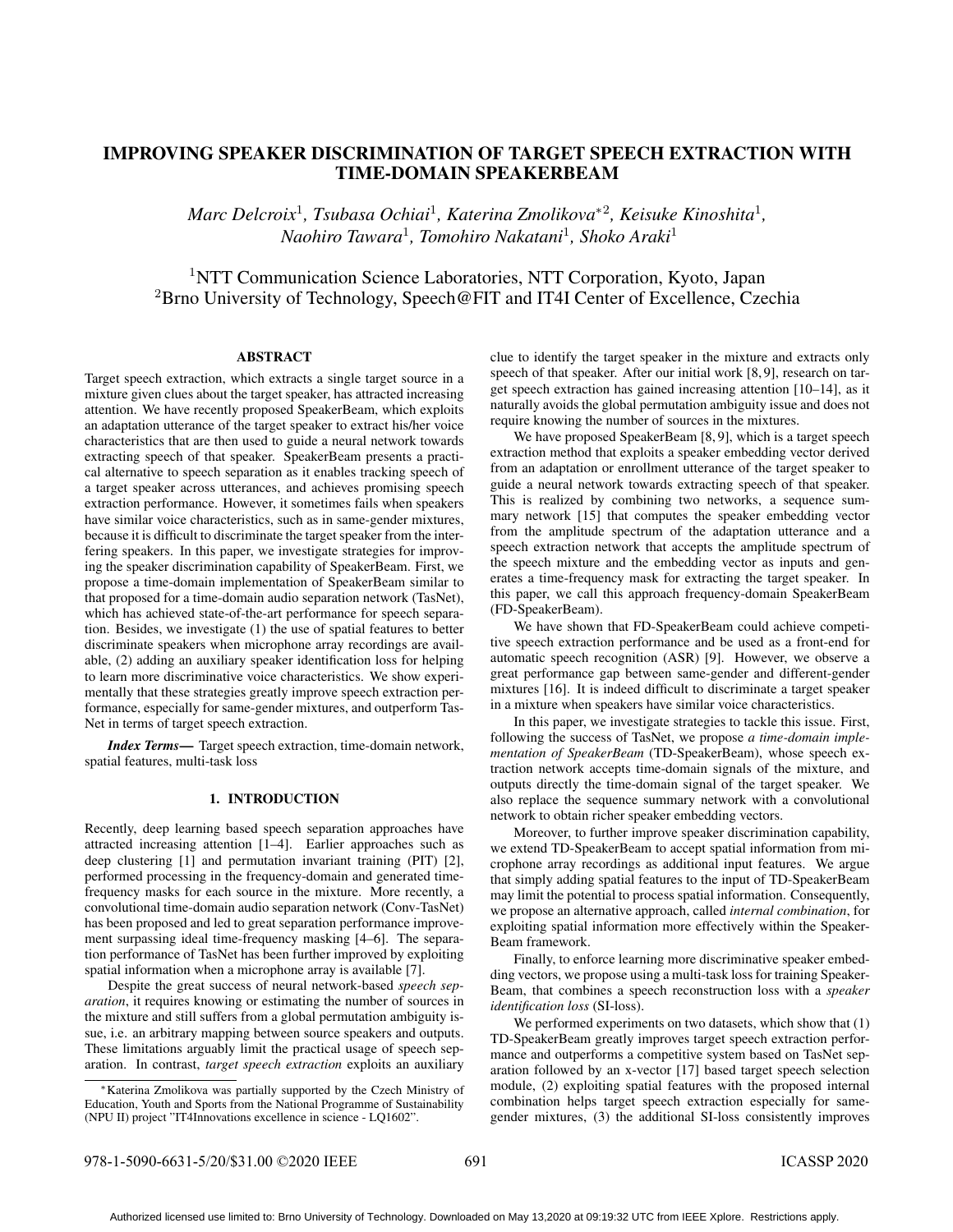

Fig. 1. Block diagram of (a) proposed TD-SpeakerBeam and (b) TD-SpeakerBeam with internal combination of IPD features. The inputs and outputs of the networks are defined in Section 2.1

performance when a sufficient number of speakers are included in the training data, (4) by varying the number of training speakers, although TasNet performance does not change significantly, SpeakerBeam benefits greatly from more training speakers especially for same-gender mixtures because it helps improving target speaker identification. These results confirm the efficiency of the proposed strategies for improving the target speaker discrimination capability of SpeakerBeam.

## 2. PROPOSED TIME-DOMAIN SPEAKERBEAM

Let us first describe the implementation of TD-SpeakerBeam. Then, in section 2.2, we discuss approaches for exploiting spatial information when microphone array recordings are available. Finally, in section 2.3, we introduce a multi-task loss to improve speaker discrimination even when only a single microphone is available.

#### 2.1. TD-SpeakerBeam

Figure 1-(a) is a block diagram of the proposed TD-SpeakerBeam. Let y,  $a^s$  and  $\hat{x}^s$  be the time-domain signals of the speech mixture, the adaptation utterance, and the estimated target speech for target speaker s. SpeakerBeam is composed of two networks, an *extraction network*, and an *auxiliary network*. In the original FD-SpeakerBeam [9], these networks accept the amplitude spectrum of the mixture and adaptation signals as inputs and generate a timefrequency mask. In this paper, we modify the implementation of these networks to input and output time-domain signals.

The time-domain extraction network follows a similar configuration as Conv-TasNet [5], i.e. it consists of a 1d convolution layer that accepts the mixture signal y (encoder layer), several convolution blocks, and finally, a 1d deconvolution (decoder layer) that outputs the extracted speech signal in the time-domain,  $\hat{\mathbf{x}}^s$ .

There are two major differences with Conv-TasNet. First, the output consists of a single signal corresponding to the target speech only. Second, we insert an adaptation layer between the first and second convolution blocks<sup>1</sup> to drive the network towards extracting the target speech. The adaptation layer accepts a speaker embedding vector of the target speaker,  $e^s$ , as auxiliary information. We use a multiplicative adaptation layer following our previous work [16], although other adaptation layers could be used [9, 13].

The target speaker embedding vector,  $e^s$ , is computed by the time-domain auxiliary network. In the original FD-SpeakerBeam, the auxiliary network consists of a sequence summary network [15], i.e. a few fully connected layers followed by a time-averaging operation. Here, we propose using a convolutional auxiliary network to accept the time-domain input signal of the adaptation utterance a<sup>s</sup>. The auxiliary network consists of an encoder layer and a single convolution block similar to those used in the extraction network.

#### 2.2. Spatial features

Spatial information extracted from multi-channel recordings can provide an alternative source of information about the mixtures that could help discriminate speakers better. There have been several works showing the benefit of adding spatial features to the input of speech enhancement networks [7, 18, 19]. For example, [7] recently showed that the inter-microphone phase difference (IPD) features could improve the separation performance of TasNet in reverberant conditions. The IPD of the mixture signal between two microphones is defined as,

$$
\Phi_{i,j,t,f} = \angle \left( \frac{Y_{i,t,f}}{Y_{j,t,f}} \right),\tag{1}
$$

where  $Y_{i,t,f} \in \mathbb{C}$  is the short-time Fourier transform (STFT) coefficient of the mixture signal at microphone  $i$ ,  $t$  is the time-frame index, and  $f$  is the frequency index. Here we limit our investigation to the two-microphone case. Following [7], we use cosine and sine of the IPDs as spatial features,

$$
\text{IPD}_{t} = [\cos(\Phi_{1,2,t,1}), \dots, \cos(\Phi_{1,2,t,F}),\n\sin(\Phi_{1,2,t,1}), \dots, \sin(\Phi_{1,2,t,F})],
$$
\n(2)

where  $F$  is the number of frequency bins. Note that the frame size and window shift of the STFT used to compute the IPD features may differ from the window size and shift used in the encoder of the extraction network. IPD features are thus upsampled to match the settings of the extraction network

IPD features provide spatial information related to the direction of sources in the mixture. SpeakerBeam extracts the target speech based on the speaker embedding vector,  $e^s$ , that may represent "spectral" information<sup>2</sup> about the target speaker, but does not include spatial information. Consequently, it is not obvious how to efficiently combine the IPD features and the target speaker embedding vector as they represent different information. In this paper, we consider two schemes, *input combination* and *internal combination*.

The *input combination* is similar to that proposed for TasNet in [7], where the IPD features (processed with a convolutional layer and upsampled) are concatenated to the output of the encoder layer of the extraction network. Input combination may force the initial convolution block to combine spatial information from the IPD features and "spectral" information from the mixture signal y into a "spectral" representation, which allows the adaptation layer (coming after the first convolutional block) to select the target speech by comparing this "spectral" representation with the target speaker embedding vector,  $e^{\hat{s}}$ . This may reduce the potential of the network to fully exploit spatial information by the upper layers of the network.

Figure 1-(b) shows a schematic diagram of TD-SpeakerBeam with the alternative *internal IPD combination*. It combines the IPD features (processed with a 1D convolutional layer, upsampling, and a convolution block) after the adaptation layer. Therefore, this lets the speaker selection operate based only on the "spectral" information, and the spatial information can be exploited by the upper layers without being obstructed by the adaptation layer.

<sup>&</sup>lt;sup>1</sup>We found in preliminary experiments that placing the adaptation layer after the first convolution block achieved the best performance.

<sup>&</sup>lt;sup>2</sup>Strictly speaking it is not the usual spectrum information as we use a learnable convolutional encoder layer to analyze the signal instead of STFT.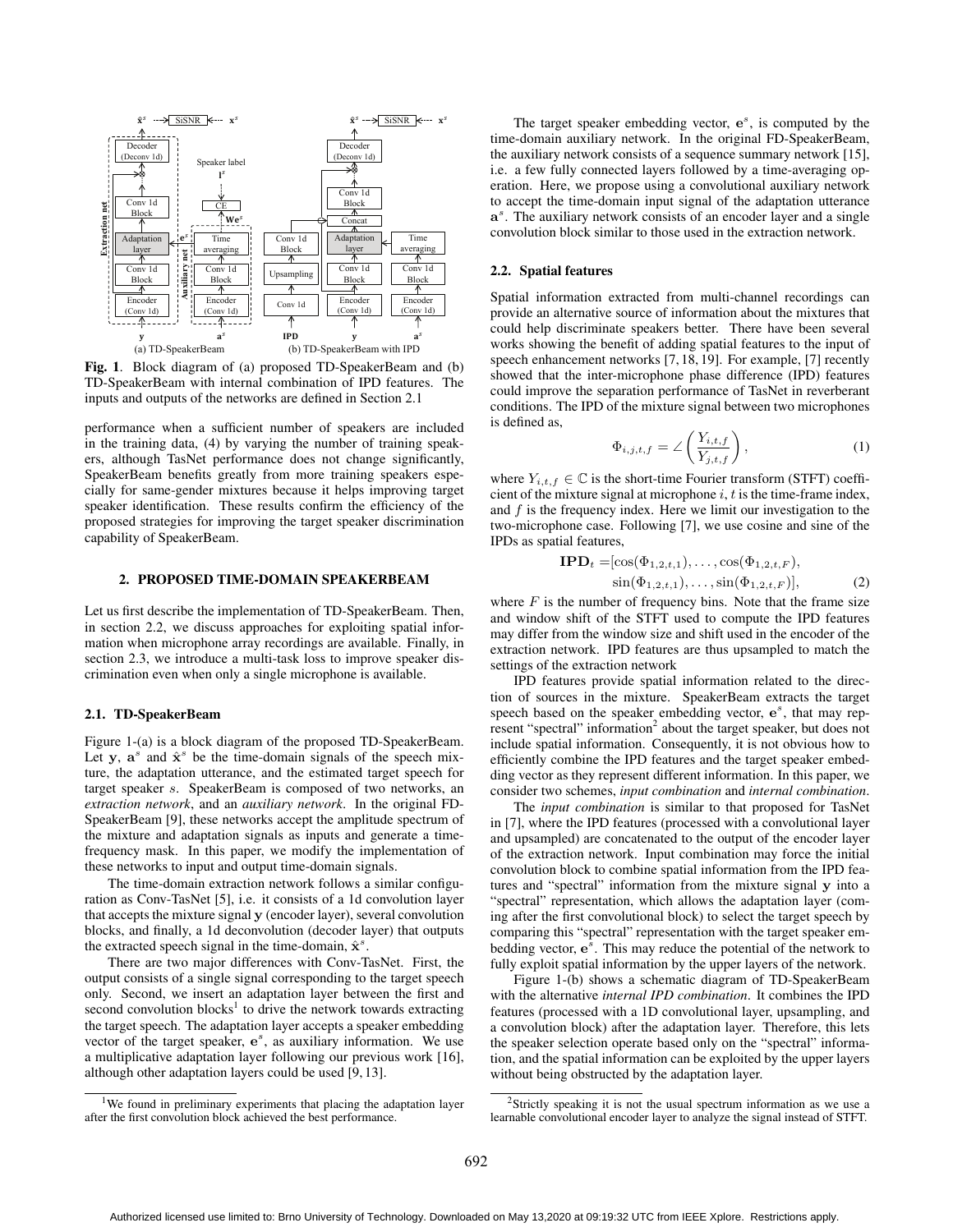Table 1. Amount of data and number of female (F) and male (M) speakers.

|     | Train |  |             | <b>Test</b> |                                                 |  |          |
|-----|-------|--|-------------|-------------|-------------------------------------------------|--|----------|
|     |       |  |             |             | $#Mixtures$ #Spks #F #M $#Mixtures$ #Spks #F #M |  |          |
| WSI | 20k   |  | 101 52 49   |             | 3k                                              |  | 18 8 10  |
| CSI | 50k   |  | 937 166 771 |             | 15k                                             |  | 30 10 20 |

Here, we only consider exploiting spatial information as additional information to the extraction network. Besides, SpeakerBeam can also be combined with beamforming, which is particularly efficient for ASR applications [8, 20], but is out of the scope of this paper.

### 2.3. multi-task learning with additional SI-loss

The extraction network and auxiliary networks are trained jointly from random initialization given the speech mixtures, y, adaptation utterances,  $a^s$ , and the target speech signals  $x^s$ . In our previous works [8, 9], we trained SpeakerBeam using only a target speech reconstruction loss. In this paper, we propose using a multi-task loss for training TD-SpeakerBeam that combines scale-invariant sourceto-noise ratio (SiSNR) [21] as signal reconstruction loss and crossentropy-based SI-loss. The SI-loss is used to obtain more discriminative speaker embedding vectors. The multi-task loss is given by,

$$
L(\Theta|\mathbf{y}, \mathbf{a}^s, \mathbf{x}^s, \mathbf{l}^s) = -\text{SiSNR}(\mathbf{x}^s, \hat{\mathbf{x}}^s) + \alpha \text{CE}(\mathbf{l}^s, \sigma(\mathbf{W} \mathbf{e}^s)), \tag{3}
$$

where  $\Theta$  are the model parameters, and  $\mathbf{l}^s$  is a one-hot vector representing the target speaker ID,  $SisNR(x^s, \hat{x}^s)$  is the SiSNR between the estimated and true target speech,  $CE(I^s, \sigma(\mathbf{W}e^s))$  is the cross entropy between the speaker label 1<sup>s</sup> and the speaker embedding vector projected onto the training speaker space, We<sup>s</sup>, W is a projection matrix,  $\sigma(\cdot)$  is a softmax function, and  $\alpha$  is a scaling parameter.

#### 3. RELATED PRIOR WORK

An alternative way to perform target speech extraction consists of performing speech separation followed by target speaker selection from the separated signals. Such a scheme was proposed in [22] for deep attractor network [23], but to the best of our knowledge has not been investigated for time-domain separation approaches. In the experiments, we compare TD-SpeakerBeam with TasNet separation followed by x-vector-based speaker selection [17], which can be considered a strong baseline for target speech extraction.

We borrowed from previous works on multi-channel source separation [7, 19] that IPD features may be good candidates for increasing extraction performance. Besides adding IPD features to the extraction network, an alternative approach was recently proposed [14], where a set of fixed beamformers combined with an attention module on the output of the beamformers was used to perform a rough initial target speech extraction followed by a refinement step with FD-SpeakerBeam. Investigating such a scheme with TD-SpeakerBeam or other spatial features will be part of our future works.

#### 4. EXPERIMENTS

### 4.1. Datasets

We performed experiments using two datasets, multi-channel WSJ0 2 mixtures (MC-WSJ0-2 mix) and CSJ-2mix. Table 1 shows details of the amount of data and the number of female and male speakers in the training and test sets.

MC-WSJ0-2 mix is a publicly available multi-channel version of the WSJ0-2mix corpus [24] that consists of mixtures of WSJ0 utterances [25]. Multi-channel recordings are generated by convolving clean speech signals with room impulse responses simulated with the image method for reverberation time of up to about 600ms. The dataset consists of 8 channel recordings, but we use only 2 channels in our experiments. This dataset has only 101 training speakers. We use it thus only for the investigations on the use of spatial features.

The second dataset consists of single-channel 2-speaker mixtures that we simulated by mixing utterances from the corpus of spontaneous Japanese (CSJ) [26] at SNR between -5 and 5 dBs. This dataset has a larger number of training speakers (937 speakers) and is used to investigate the effect of the SI-loss and the impact of the number of training speakers.

For both datasets, we randomly selected adaptation utterances of the target speaker in a mixture from the utterances of that speaker that differed from the utterance in the mixture. In the MC-WSJ0- 2mix experiments, the adaptation utterances did not contain reverberation, although a similar level of performance could be achieved with reverberant adaptation utterances. We used an 8kHz sampling frequency for all our experiments.

## 4.2. Experimental settings

TD-SpeakerBeam was implemented based on the open source Conv-TasNet implementation [27]. In particular, following the hyper-parameter notations in the original paper [5], we set the hyper-parameters to N=256, L=20, B=256, H=512, P=3, X=8, R=4. The auxiliary network consisted of an encoder layer and a single convolution block.

We compare the proposed TD-SpeakerBeam with (1) TasNet with oracle target speech selection, (2) TasNet with x-vector-based target speech selection, and (3) our previous implementation of FD-SpeakerBeam. TasNet used the network configuration described in [5, 27], with hyper-parameters equivalent to those of TD-SpeakerBeam. Oracle speaker selection was performed by finding the speaker permutation that maximizes the signal-to-distortion ratio (SDR). For TasNet with x-vector-based speaker selection [17], we used the same TasNet network but selected the target speech as the output of the TasNet separation module whose x-vector presented the highest cosine similarity with the x-vector of the adaptation utterance. We used the publicly available x-vector extractor model that was trained on multi-condition noisy and reverberant data to extract x-vectors [28, 29].

The network architecture of FD-SpeakerBeam consisted of 3 BLSTM layers followed by a sigmoid layer and 3 fully connected layers for the auxiliary network. FD-SpeakerBeam was trained with the MSE loss between the amplitude spectrum of clean target speech and masked signals. Details of the configuration can be found in [9]. Note that many aspects of the network configuration and the training procedure differ from that of TD-SpeakerBeam. Consequently, the results of FD-SpeakerBeam are only indicative of the level of performance achieved in our previous works. A more fair comparison between the impact of working in the time and frequency domain in the context of speech separation can be found in [7].

For experiments with MC-WSJ0-2mix, we extracted IPD features using an STFT window of 32 msec and a shift of 16 msec. We compare TasNet with input IPD combination [7] and TD-SpeakerBeam with input and internal IPD combination.

All time-domain models were trained to optimize the SiSNR criterion only (i.e.  $\alpha = 0$  in Eq. (3)) except when we mentioned the use of the SI-loss, in which case we used  $\alpha = 10$ . As the evaluation metrics, we used the scale-invariant SDR of BSSeval [30]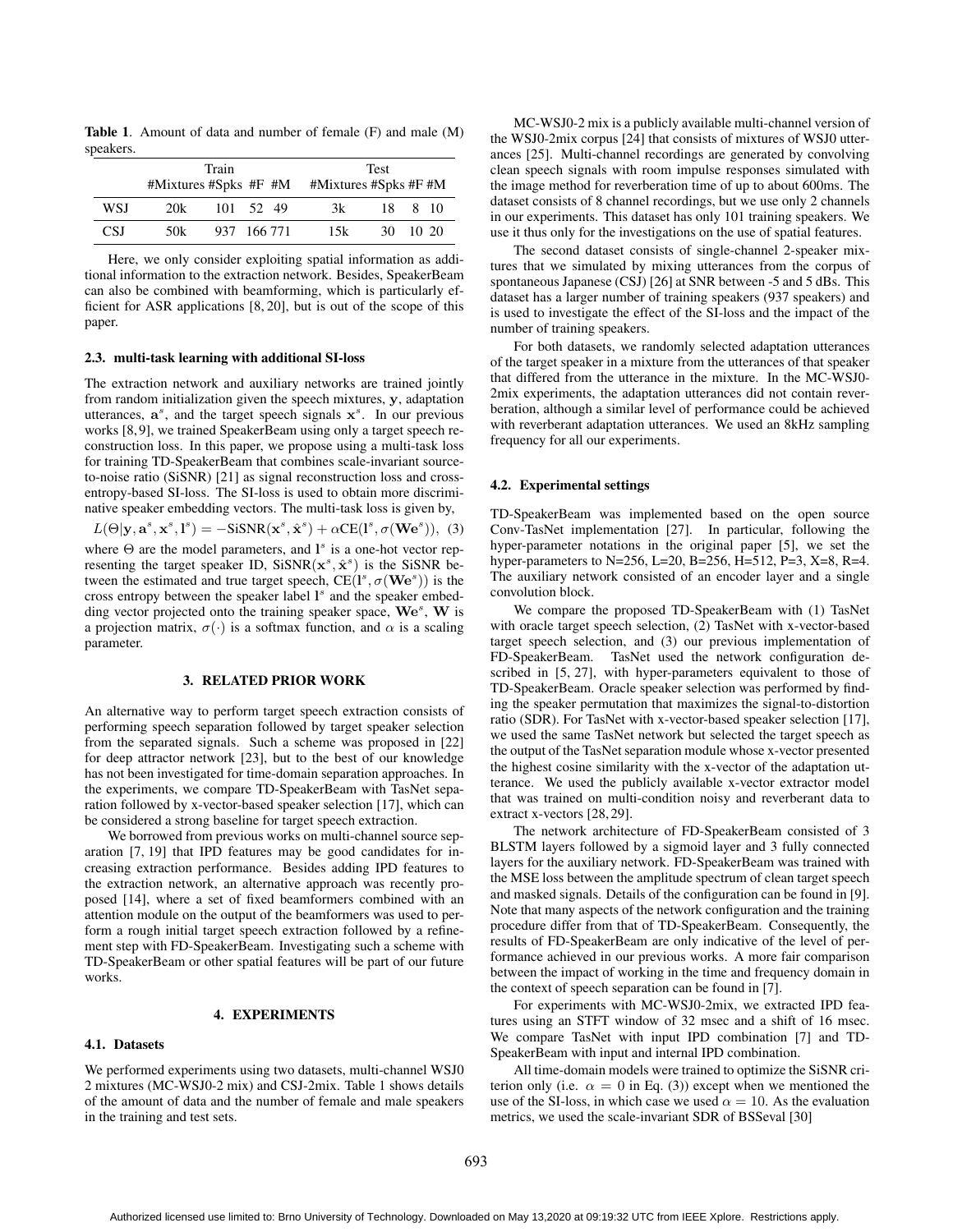|                                                           | <b>IPD</b>        | FF                            | MМ                            | <b>FM</b>                        | avg                            |
|-----------------------------------------------------------|-------------------|-------------------------------|-------------------------------|----------------------------------|--------------------------------|
| $(1)$ Mixture                                             |                   | 0.17                          | 0.16                          | 0.16                             | 0.16                           |
| (2) TasNet (oracle)<br>(3)<br>$(4)$ TasNet (xvect)<br>(5) | input<br>input    | 8.68<br>11.52<br>4.59<br>6.01 | 9.75<br>11.37<br>4.93<br>5.80 | 12.14<br>12.17<br>11.44<br>11.35 | 10.84<br>11.83<br>8.35<br>8.80 |
| $(6)$ FD-SpkBeam                                          |                   | 5.19                          | 5.32                          | 10.27                            | 7.94                           |
| (7) TD-SpkBeam<br>(8)<br>(9)                              | input<br>internal | 9.13<br>9.02<br>10.17         | 9.47<br>9.71<br>10.30         | 12.77<br>12.55<br>12.49          | 11.17<br>11.11<br>11.45        |

Table 2. SDR (dB) on the MC-WSJ0-2mix corpus. Bold-fonts indicate best performance (except for oracle).

|  |  |  |  | Table 3. SDR [dB] on the CSJ-2mix corpus. |  |
|--|--|--|--|-------------------------------------------|--|
|--|--|--|--|-------------------------------------------|--|

|                                              | FF             | MМ             | FM             | avg            |
|----------------------------------------------|----------------|----------------|----------------|----------------|
| $(1)$ Mixture                                | 0.19           | 0.18           | 0.18           | 0.18           |
| (2) TasNet (oracle)<br>(3) TasNet (xvect)    | 11.86<br>7.65  | 14.81<br>12.51 | 17.01<br>16.29 | 15.28<br>13.35 |
| (4) FD-SpkBeam (Freq)                        | 6.42           | 8.35           | 10.52          | 8.93           |
| (5) TD-SpkBeam<br>$(6)$ TD-SpkBeam + SI-loss | 12.56<br>13.60 | 17.15<br>17.75 | 18.83<br>19.22 | 17.24<br>17.81 |

#### 4.3. Results with IPD features using MC-WSJ0-2mix

Table 2 shows the SDR for the MC-WSJ0-2mix experiments for mixtures of female-female (FF), male-male (MM) and female-male (FM) speakers. We confirmed that TasNet with oracle target speaker selection (row (2)) achieved high SDR performance. Moreover, Tas-Net with input combination of IPD features (row (3)) further improved performance especially for mixtures of same-gender speakers. These results can be considered an upper-bound for TasNetbased target speaker extraction. We omitted results with the internal IPD combination for TasNet, as it performed worse than using IPD features at the input.

Performance dropped greatly when using x-vector-based speaker selection (row (4) and (5)), especially for FF and MM cases. Although the x-vector extractor was trained on multi-condition data, it may still be affected by reverberation, which may partly contribute to the poor performance. However, reverberation is not the only reason for the performance drop because x-vector selection performed significantly worse than oracle even for the following CSJ experiments that do not include reverberation.

FD-SpeakerBeam (row (6)) performed slightly worse than Tas-Net (xvect). The proposed TD-SpeakerBeam (row (7)) outperformed all systems but TasNet with oracle speaker selection. Especially, there is a smaller performance gap between mixtures of speakers of the same and different genders than with FD-SpeakerBeam. We further confirmed that TD-SpeakerBeam with internal IPD combination (row (9)) improved performance by up to 1 dB and performed better than input combination (row (8)).

#### 4.4. Results with the SI-loss on CSJ-2mix

Table 3 shows the SDR for TasNet with oracle and x-vector-based speaker selection, FD-SpeakerBeam and TD-SpeakerBeam without and with SI-loss. These results were obtained when using all 937 training speakers for training the models. TD-SpeakerBeam achieved much better performance than FD-SpeakerBeam and Tas-Net with or without oracle speaker selection. Moreover, SI-loss provided further consistent performance improvement of up to 1 dB.

Figure 2 shows the histogram of the SDR improvement for FF,







Fig. 3. SDR as a function of the number of training speakers.

MM and FM mixtures. TD-SpeakerBeam with or without SI-loss greatly reduced processing failures (SDR improvement of 0 dB or less). Moreover, the SI-loss led to better overall performance (more results with high SDR improvement).

Figure 3 shows the SDR as a function of the number of training speakers. The curves were obtained by creating 3 different training sets with 100, 500 and all 937 training speakers. In all cases, we used 50k mixtures. Interestingly, we observe that increasing the number of speakers has little effect on TasNet performance, but greatly improves the performance of SpeakerBeam. This suggests that, for SpeakerBeam, separating signals is somewhat easier than identifying speakers. The SI-loss provided consistent improvement when using more than 100 speakers (This is why we did not use the SIloss in the MC-WSJ0 experiments). Note that performance remains significantly lower for FF mixtures, partly because there are fewer female speakers in the training set (see table 1) and also because it appears to be more challenging to separate FF mixtures, as also suggested by the lower performance of TasNet in this case.

# 5. CONCLUSION

In this paper, we proposed different strategies for improving the target speech discrimination capability of SpeakerBeam. We showed that a time-domain implementation greatly improved performance. Moreover, the performance gap between same-gender and differentgender mixtures could be reduced further by exploiting spatial information, using an additional SI-loss, or by increasing the number of training speakers.

In future work, we would like to combine these techniques to tackle more challenging noisy and reverberant mixtures, e.g. [16]. Moreover, we will also investigate other approaches to integrate spatial information [7, 14] and more discriminative SI-losses [31].